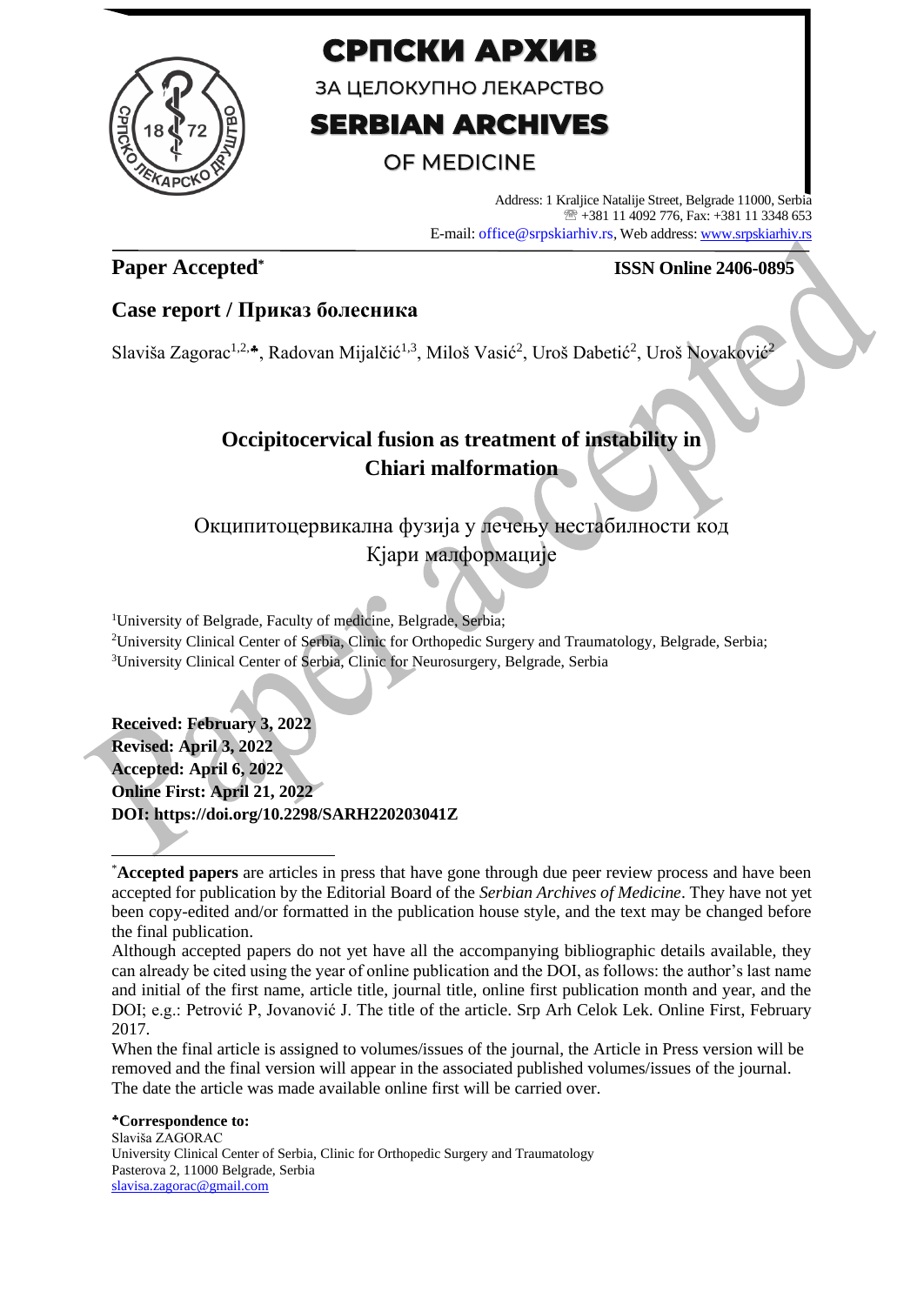### **Occipitocervical fusion as treatment of instability in Chiari malformation**

### Окципитоцервикална фузија у лечењу нестабилности код Кјари малформације

#### **SUMMARY**

**Introduction** Occipitocervical (OC) fusion is a method for fixation of the OC junction when there is instability of that segment**.** Arnold Chiari malformation is a congenital disorder where cerebellar tonsils descend through the foramen magnum, which can lead to cervicomedular compression and formation of syrinx. While treating this condition, for the purpose of decompression, the foramen magnum is expanded which can potentially harm the stability of the OC junction.

**Case outline** We are presenting the case of a 16 year old female who was surgically treated (suboccipital craniectomy and decompression) because of Arnold Chiari malformation type I. One-year post-op multislice computed tomography verified a slight enlargement of basion-axial and basion-dens intervals, with signs of spinal cord compression. Surgery was performed – occipitocervical fusion, canal decompression on C1 and C2 levels with a plate on occipital bone and screws placed in the third, fourth, and fifth cervical vertebra. **Conclusion** Occipitocervical fusion is a complex surgical procedure (vital neurovascular structures),

but it is a reliable method for treatment of instability of the OC junction.

**Keywords:** occipitocervical instability; fusion; Arnold Chiari

#### **САЖЕТАК**

**Увод** Окципитоцервикална (ОЦ) фузија је метода фиксације окципитоцервикалног прелаза када постоји нестабилност тог сегмента. Арнолд– Кјаријева малформација је конгенитални поремећај где долази до миграције церебеларних тонзила кроз форамен магнум, што може довести до цервикомедуларне компресије и стварања сиринкса. Приликом лечења овог поремећаја, због декомпресије се шири форамен магнум што потенцијално може довести до нестабилности ОЦ прелаза. **Приказ болесника** Приказујемо случај пацијенткиње старости 16 година са Арнолд–Кјаријевом малформацијом типа И која је хируршки лечена (субокципитална краниектомија и декомпресија). Годину дана након операције на мултисјајсној компјутеризованом томографији је верификовано благо увећање басион-аксис и басион-денс интервала, са знацима компресије кичмене мождине. Учињен је хируршки захват – окципитоцервикална фузија, декомпресија спиналног канала на нивоима Ц1 и Ц2, плоча је позиционирана на окципиталну кост док су шрафови пласирани у Ц3, Ц4 и Ц5 пршљенове. **Закључак** Окципитоцервикална фузија је комплексна хируршка процедура (анатомска позиција виталних неуроваскуларних структура), али представља поуздану методу лечења нестабилности ОЦ прелаза. **Кључне речи:** окципитоцервикална нестабилност; фузија; Арнолд–Кјари

### **INTRODUCTION**

Occipitocervical fusion is a surgical method for fixation of the OC junction when there is instability of the occipitocervical segment caused by a variety of conditions (trauma, rheumatoid arthritis, congenital anomalies, neoplasm, iatrogenic instability due to decompression) [1].

Arnold Chiari malformation is a congenital disorder where cerebellar tonsils descend through the foramen magnum, which can lead to corticomedullar compression and creation of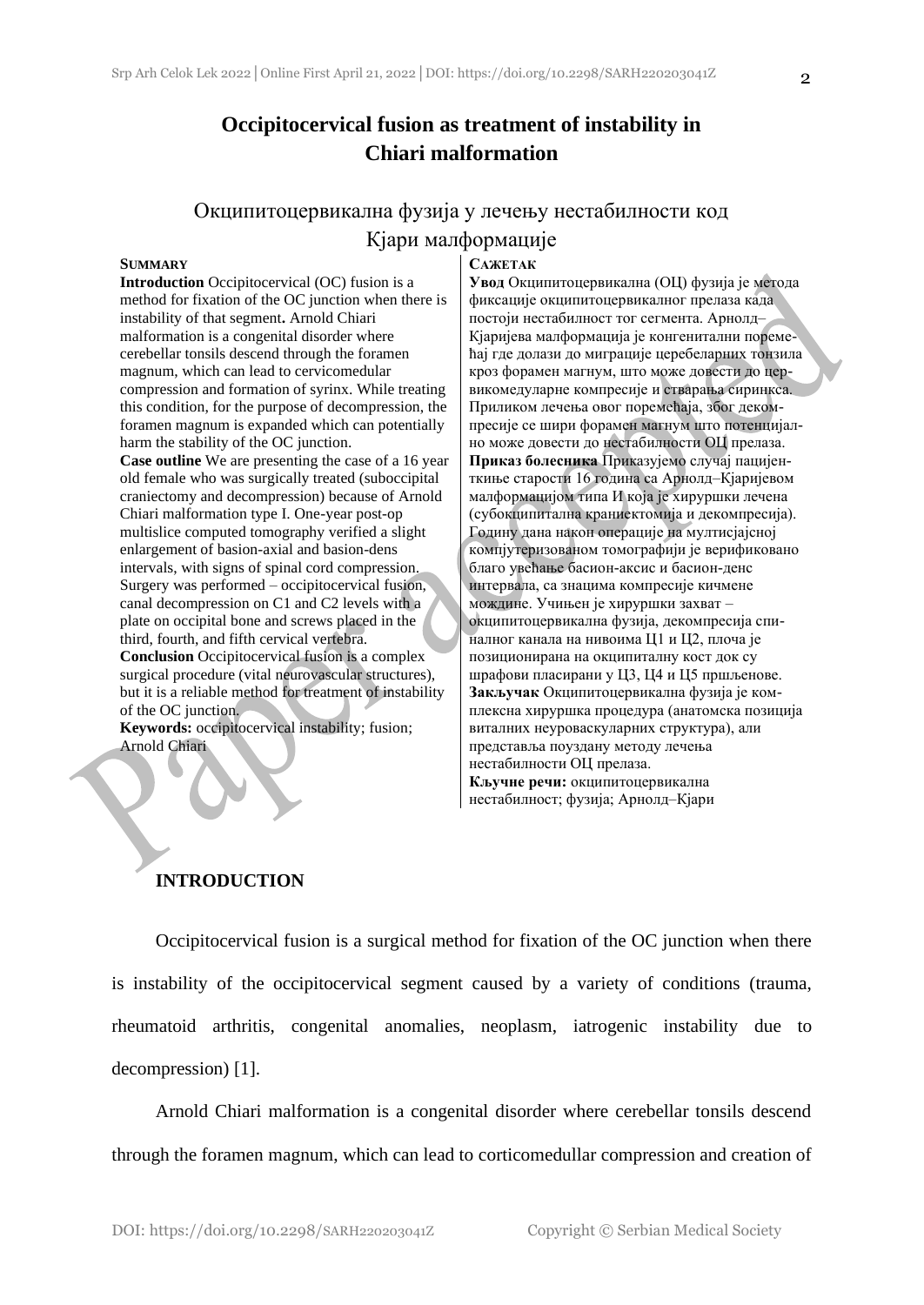syrinx. It can also be associated with numerous anomalies (syringomyelia, spina bifida, hydromyelia, kyphosis, scoliosis and tethered cord syndrome), as well as hereditary syndromes [2].

To this date the treatment protocol is debatable, with some authors preferring conservative treatment to surgery, [3] but available literature is in favor of surgical treatment [4, 5, 6].

While treating this condition, for the purpose of decompression, the foramen magnum is expanded which can potentially harm the stability of the OC junction [7].

#### **CASE REPORT**

We are presenting the case of a 16-year-old female who was surgically treated (suboccipital craniectomy and decompression) because of Arnold Chiari malformation type I. She was initially hospitalized because of repetitive episodes of weakness in both arms and legs, that lasted for a few minutes and disappeared spontaneously. They first appeared 6 months prior to hospital admission. After careful examination she was diagnosed with Chiari malformation type I that was magnetic resonance (MRI) verified – a prolapse (herniation) of the cerebellar tonsils through the foramen magnum by 20 mm, with compression of the spinal cord. The ventricular system was in an orderly position and shape, without signs of hydrocephalus. In addition to this obvious malformation, the existence of syringomyelia (starting from C5 and caudally) and malformation of the base of the skull in terms of platybasia and an abnormal angle between the medulla oblongata and mesencephalon were observed (Figure 1).

Follow up nuclear magnetic resonance was performed (Figure 2) following the first hospitalization and the findings were unchanged and the neurosurgical procedure (suboccipital craniectomy and decompression) was performed. Approximately one year postop the patient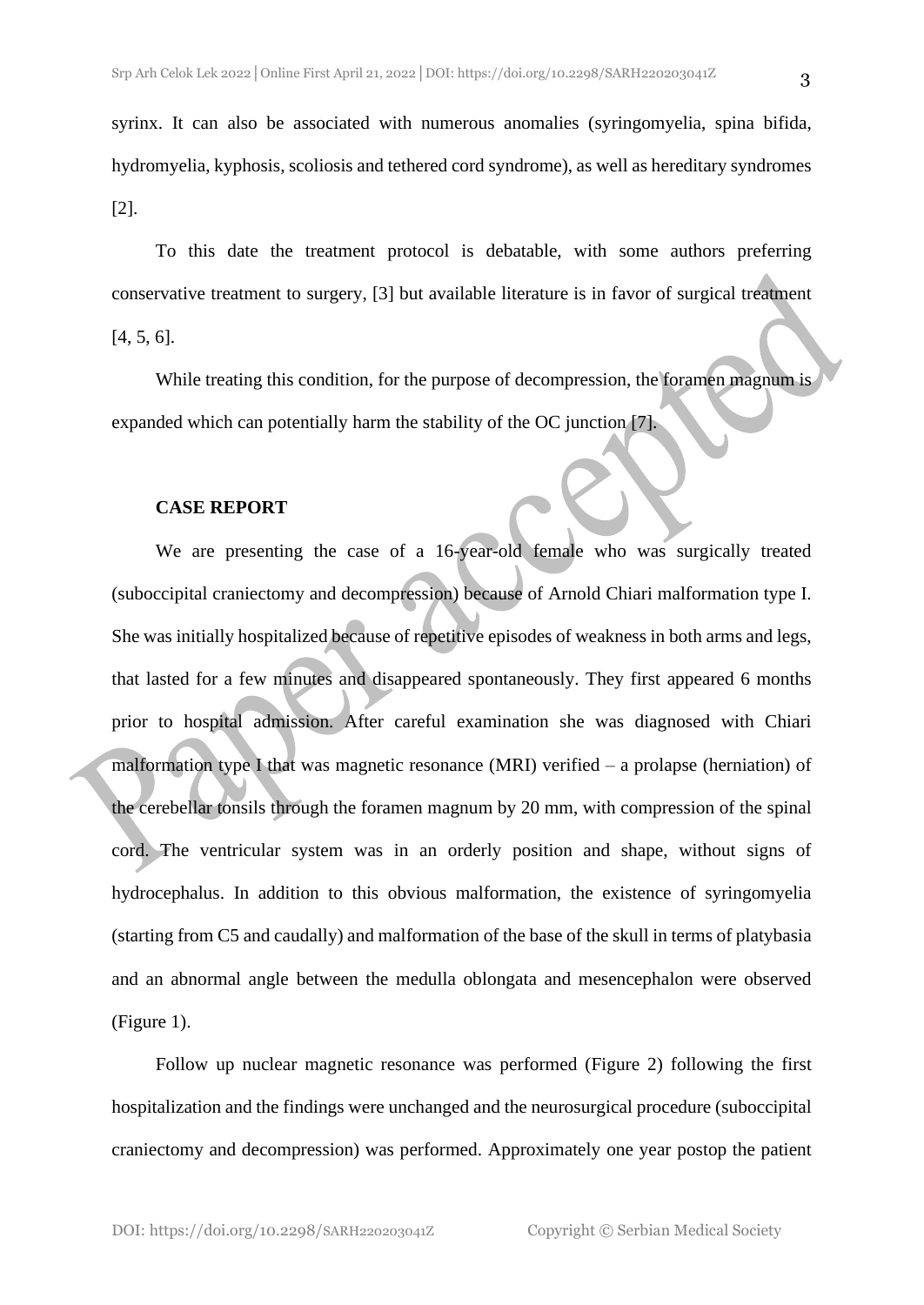presents with following symptoms: headache, left arm paresthesia eventually followed by left side hemiparesis. New MSCT and MRI scans were obtained and showed progression of syringomyelia expanding cranially to syringobulbia, decompression in posterior cranial fossa was still intact. Two months later the symptoms persisted and new MRI scans were obtained – in comparison with former scans progression of hydrosyringomyelia was observed, as well as expanded central medullar canal with oedema. Conservative treatment was tried with antiedema therapy, but there was no clinical improvement. The patient was hospitalized again and another MRI evaluation was performed, and neurosurgeon and orthopedic spinal surgeon indicated occipitocervical stabilization.

Surgery was performed – occipitocervical fusion, canal decompression on C1 and C2 levels with a plate on occipital bone and screws placed in  $3<sup>rd</sup>$ , 4<sup>th</sup> and 5<sup>th</sup> cervical vertebra. Neuromonitoring was used throughout the whole surgery (Figure 3 and 4).

Postoperatively the patient has no significant symptoms, with notable reduction of pain and paresthesia of the left arm. Movements of cervical spine are limited, in accordance with the stated surgery. The patient is feeling well and she is back to her daily activities.

The study was done in accordance with the institutional Committee on Ethics.

#### **DISCUSSION**

Occipitocervical fusion is a surgery indicated for treatment of craniocervical junction instability caused by a variety of different pathologies (congenital, traumatic, degenerative, inflammatory, infective, or neoplastic) [1, 8].

This surgery represents a huge challenge for the operator and his team, considering that C0-C1-C2 is the most mobile portion of the spine, and it is the portion of the spine that must resist force in 8 axes of rotation [9].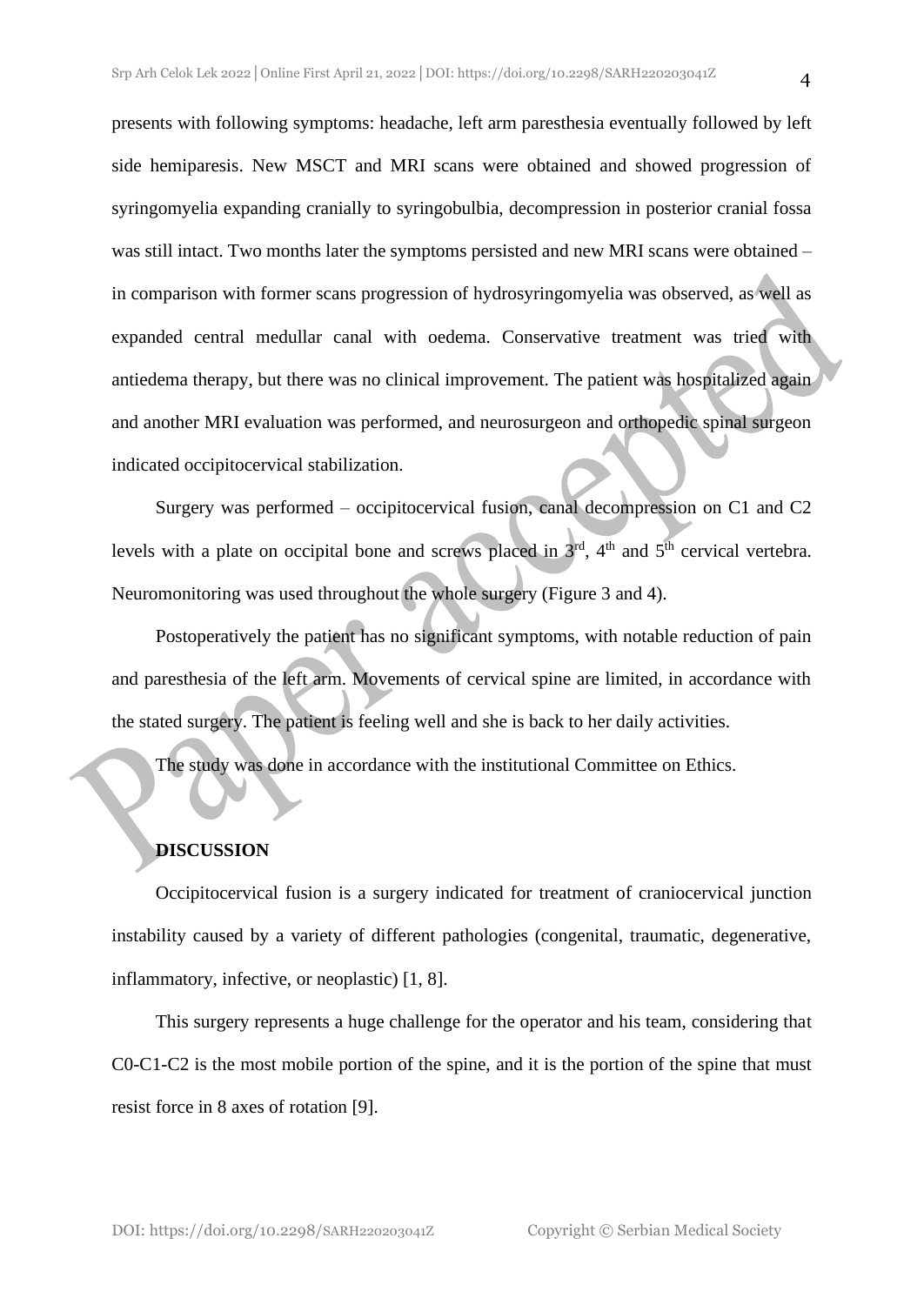Each patient that presents with craniocervical junction instability, whatever the cause, must be carefully and minutely assessed, appropriate diagnostic methods used. Only then – while taking into account clinical presentation (functional stability, neurological status, accompanying symptoms), as well as MRI/CT findings – after preoperative planning the decision about the right treatment should be made [10].

The advances made in the field of neuroradiology have made it possible to understand biomechanics and structure of this region, especially considering substantial number of anatomical variations of vascular and neural structures [11]. Today, these radiologic findings are crucial in preoperative planning, and intraoperative visualization.

In 1900s occipitocervical instability was considered inoperable and a terminal condition, and in the last 90 years there was a large number of surgical techniques developed to perform occipitocervical fusion [12].

Despite of the chosen method the main goal is the same – restore and maintain alignment, decompress neural elements and provide good conditions for the bone fusion to occur.

The spine surgeon performing OC fusion must be well aware of spinal biomechanics and anatomy, and he must be familiar with the procedures to achieve decompression, alignment immobilization and fusion. Also, the surgeon should be aware of the perioperative risks and complications rates that are significant [13], and the readmission rates following OC fusion – that although lower in elective OC fusion surgeries aren't negligible [14].

Taking into account the aforementioned, it is clear that indicating this surgery is a big decision and the surgeon must consider all of the methods available as well as evaluate each patient individually before deciding this is the best solution.

While official surgical guidelines are yet to be established advancements are being made and teams consisting of experts in diagnosing and treating this condition were put together to discuss this matter. [15] Most authors agree that a decision should be made based on the clinical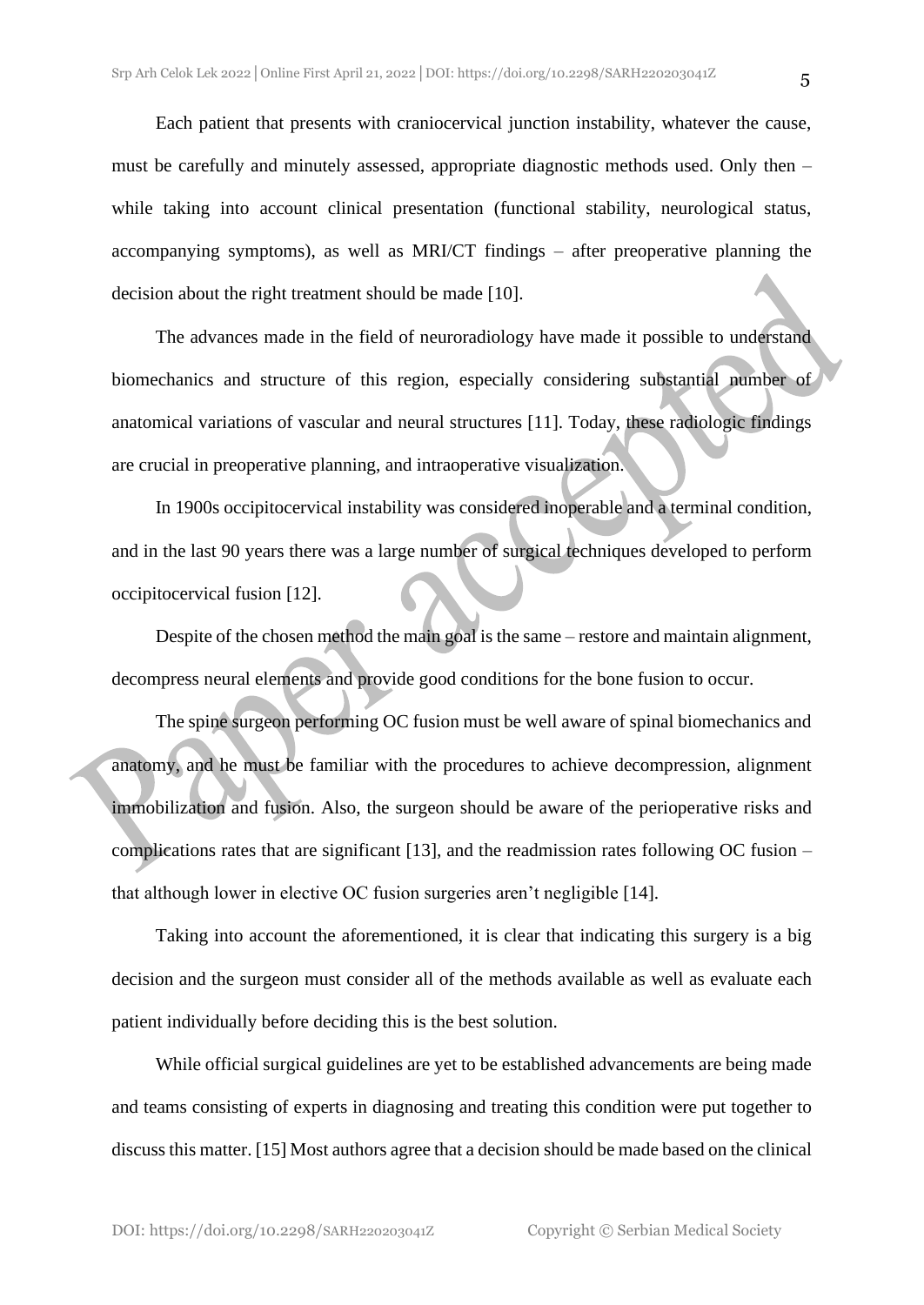condition of the patient [5–8]. In their research, Asghar Ali Turabi et al. [16] concluded that occipitocervical fusion along with decompression surgery, had better outcome than decompression surgery alone. In order to be able to make the best patient-oriented decision, larger studies focusing on treatment outcomes are necessary as the available studies have shown that outcomes vary relative to a number of factors like chosen surgical procedure, symptoms duration and syringomyelia [17].

In our experience, occipitocervical fusion is a complex surgical procedure (involving vital neurovascular structures), demanding a multidisciplinary approach (spinal surgeon, neurosurgeon, anesthesiologist) but it is a reliable method for treatment of instability of the OC junction. Every case should be carefully considered, and if decided that occipitocervical fusion is the appropriate method of treatment, it requires detailed planning.

**Conflict of interest:** None declared.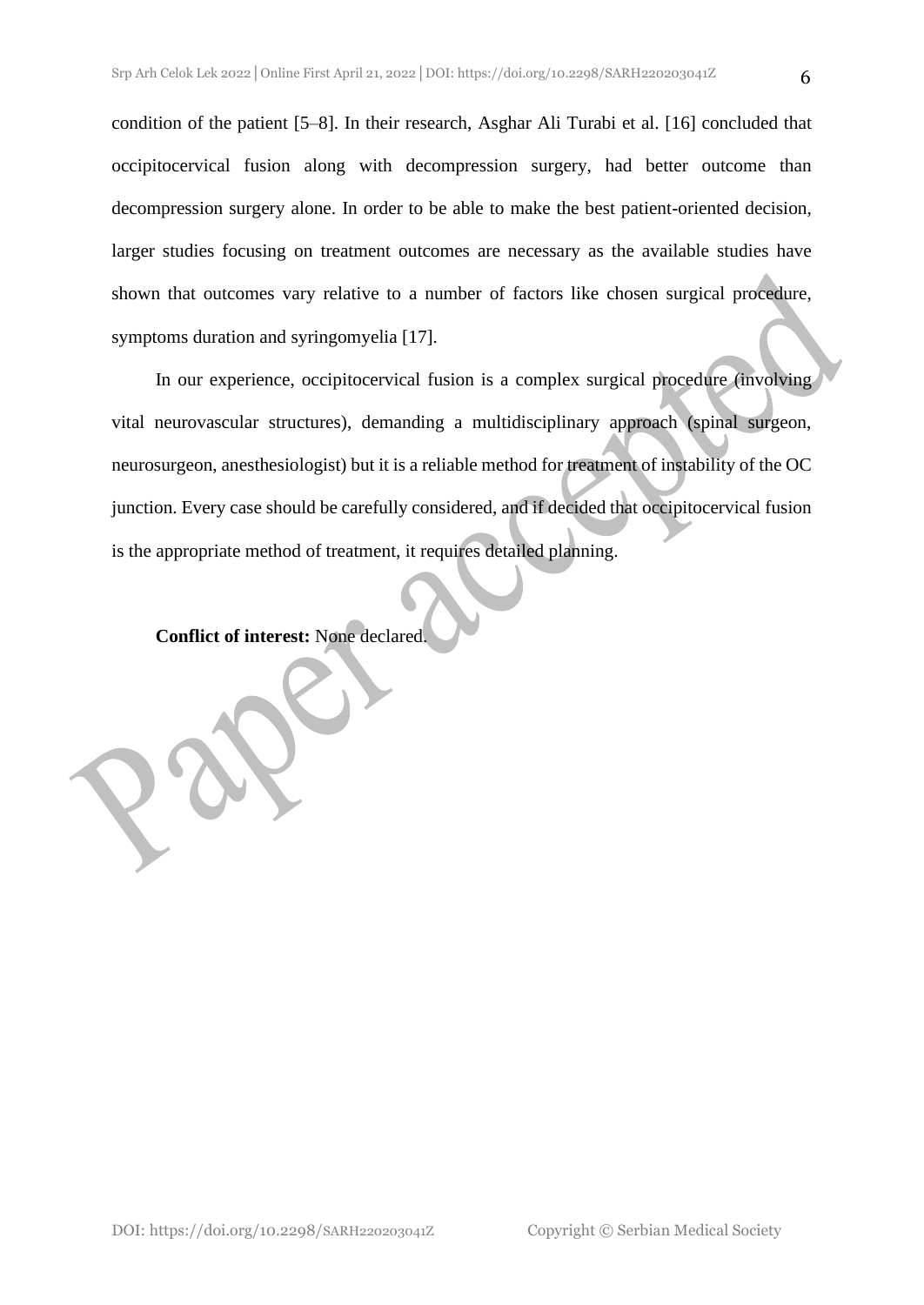#### **REFERENCES**

1. Kukreja S, Ambekar S, Sin A, Nanda A. Occipitocervical Fusion Surgery: Review of Operative Techniques and Results. J Neurol Surg B Skull Base. 2015 Sep; 76(5): 331–339

2. Holly L, Batzdorf U. Chiari malformation and syringomyelia. J Neurosurg Spine. 2019 Nov 1;31(5):619- 628.

3. Landridge B, Philips E, Choi D. Chiari Malformation Type 1: A Systematic Review of Natural History and Conservative Management. World Neurosurg. 2017 Aug;104:213-219.

4. Vinchon M. Surgery for Chiari 1 malformation: the Lille experience. Childs Nerv Syst. 2019 Oct;35(10):1875-1880.

5. Fric R, Ringstad G, Eide P. [Chiari malformation type 1 – diagnosis and treatment].

Tidsskr Nor Laegeforen. 2019 Jun 11;139(10).

6. Chatterjee S, Shivhare P, Verma S. Chiari malformation and atlantoaxial instability: problems of coexistence. Childs Nerv Syst. 2019 Oct;35(10):1755-1761.

7. Rocque B, Oakes W. Surgical Treatment of Chiari I Malformation. Neurosurg Clin N Am. 2015 Oct;26(4):527-31.

8. Joaquim A, Osorio J, Riew K. Occipitocervical Fixation: General Considerations and Surgical Technique. Global Spine J. 2020 Aug;10(5):647-656.

9. Ling FP, Chevillotte T, Leglise A, Thompson W, Bouthors C, Le Huec JC. Which parameters are relevant in sagittal balance analysis of the cervical spine? A literature review. Eur Spine J. 2018 Feb;27(Suppl 1):8-15.

10. Macki M, Hamilton T, Pawloski J, Chang V. Occipital fixation techniques and complications. J Spine Surg. 2020 Mar;6(1):145-155.

11. Izzo R, Popolizio T, Balzano RF, Simeone A, Gasparotti R, Scarabino T, Muto M. Imaging of craniocervical junction traumas. Eur J Radiol. 2020 Jun;127:108960.

12. Winegar CD, Lawrence JP, Friel BC, Fernandez C, Hong J, Maltenfort M, Anderson PA, Vaccaro AR. A systematic review of occipital cervical fusion: techniques and outcomes. J Neurosurg Spine. 2010 Jul;13(1):5- 16.

13. Elia C, Takayanagi A, Arvind V, Goodmanson R, von Glinski A, Pierre C, Sung J, Qutteineh B, Jung E, Chapman J, Oskouian R. Risk Factors Associated with 90-Day Readmissions Following Occipitocervical Fusion-A Nationwide Readmissions Database Study. World Neurosurg. 2021 Mar;147:e247-e254. doi: 10.1016/j.wneu.2020.12.031. Epub 2020 Dec 13. PMID: 33321249.

14. Zileli M, Akıntürk N. Complications of occipitocervical fixation: retrospective review of 128 patients with 5-year mean follow-up. Eur Spine J. 2022 Feb;31(2):311-326. doi: 10.1007/s00586-021-07037-2. Epub 2021 Nov 2. PMID: 34725722.

15. Ciaramitaro P et al; International Experts Jury of the Chiari Syringomyelia Consensus Conference, Milan, November 11-13, 2019. Diagnosis and treatment of Chiari malformation and syringomyelia in adults: international consensus document. Neurol Sci. 2022 Feb;43(2):1327-1342. doi: 10.1007/s10072-021-05347-3. Epub 2021 Jun 15. Erratum in: Neurol Sci. 2021 Nov 17;: PMID: 34129128.

16. Asghar Ali Turabi MA, Pruthi N, Bhat D, Bhagavatula ID. Complex Chiari Malformation: Proposal of a New Set of Diagnostic Criteria and Outcomes After fusion Surgery. World Neurosurg. 2021 Oct;154:e677-e682. doi: 10.1016/j.wneu.2021.07.115. Epub 2021 Jul 31. PMID: 34343684.

17. Basaran R, Bozdogan C, Senol M, Gundogan D, Isik N. Long-term outcomes of surgical management in subtypes of Chiari malformation. Neurol Res. 2021 Sep;43(9):760-766. doi: 10.1080/01616412.2021.1934314. Epub 2021 May 30. PMID: 34057045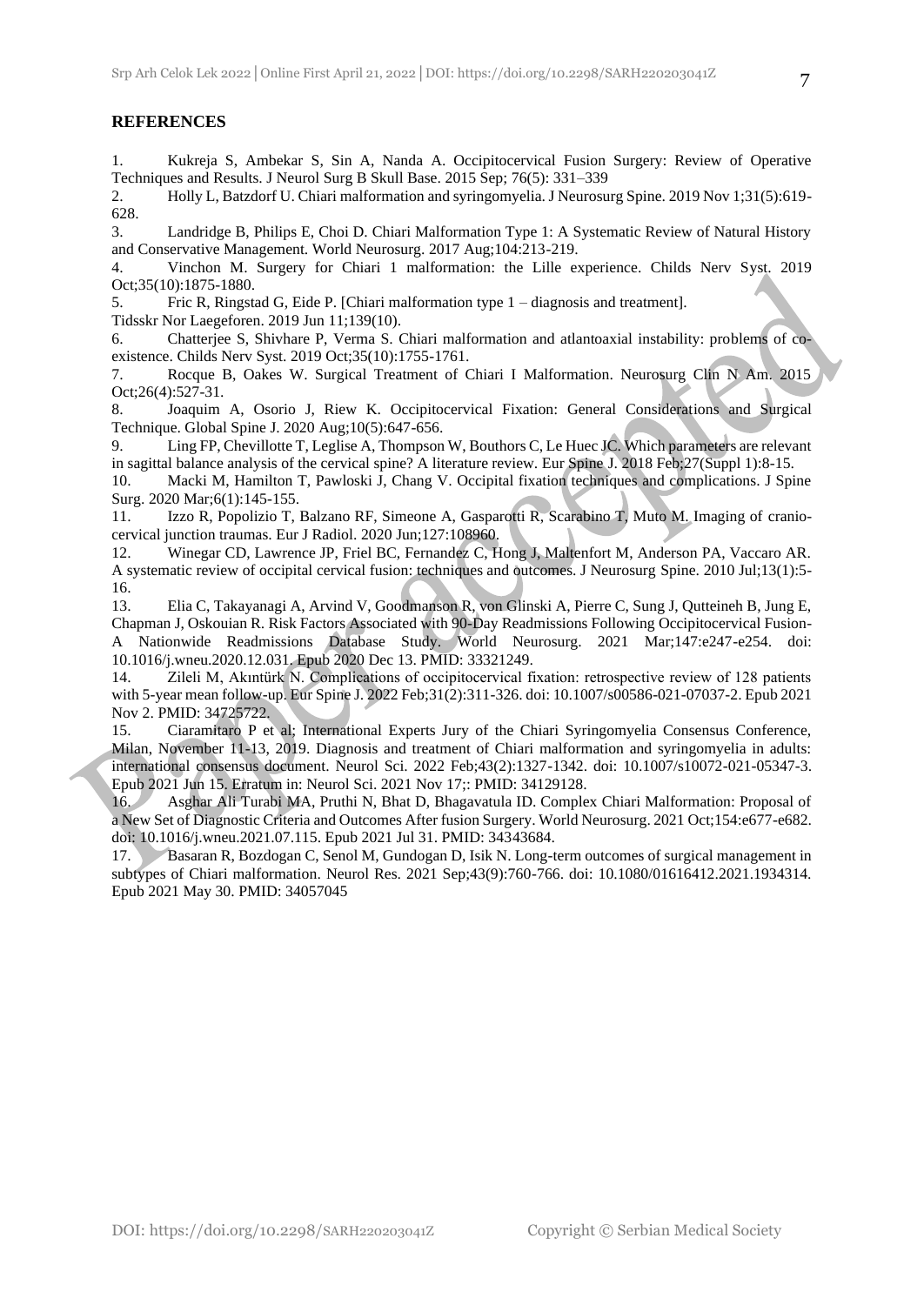

Figure 1. First magnetic resonance imaging showing herniation of cerebellar tonsils through the foramen magnum (20 mm) with spinal cord compression

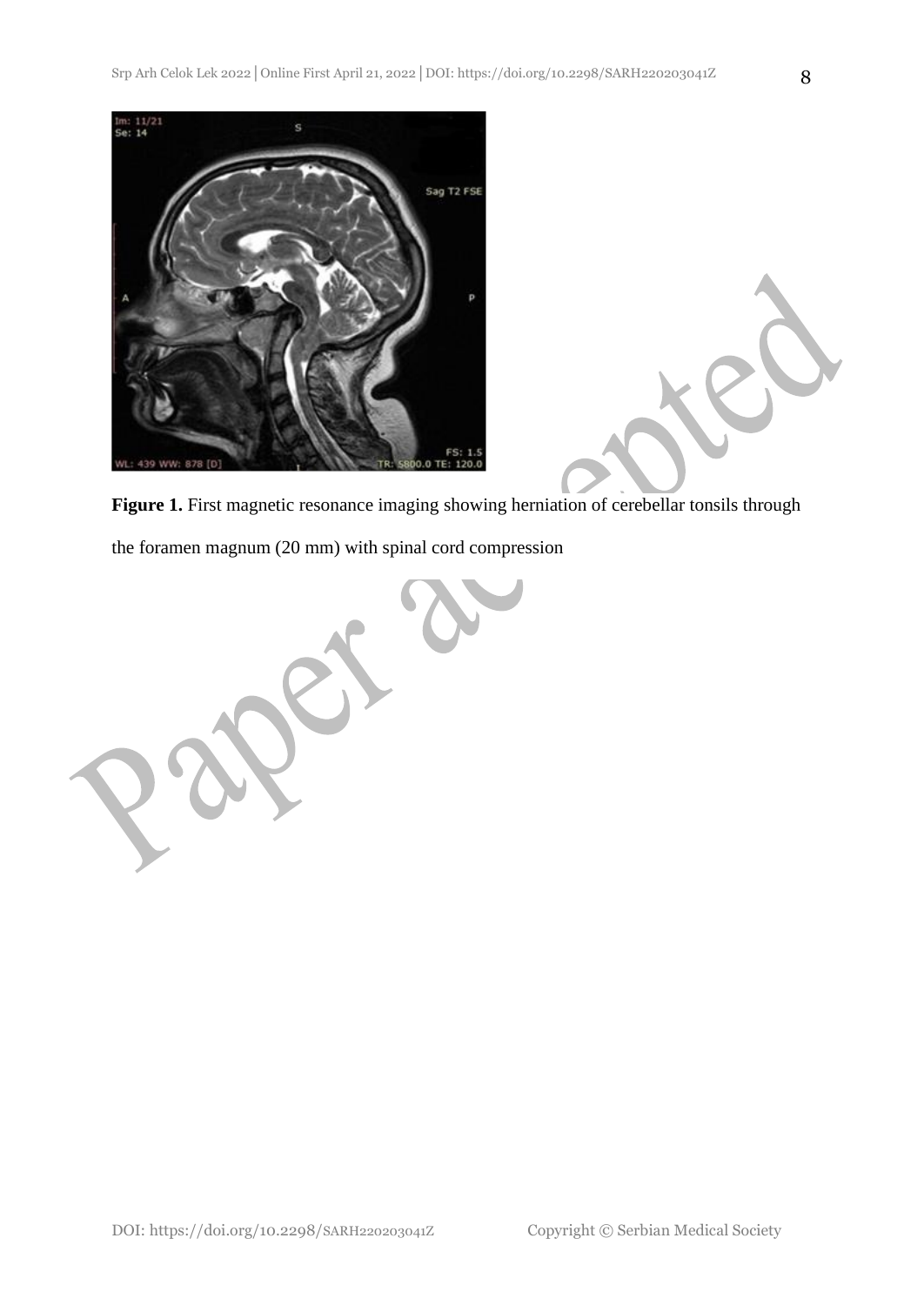

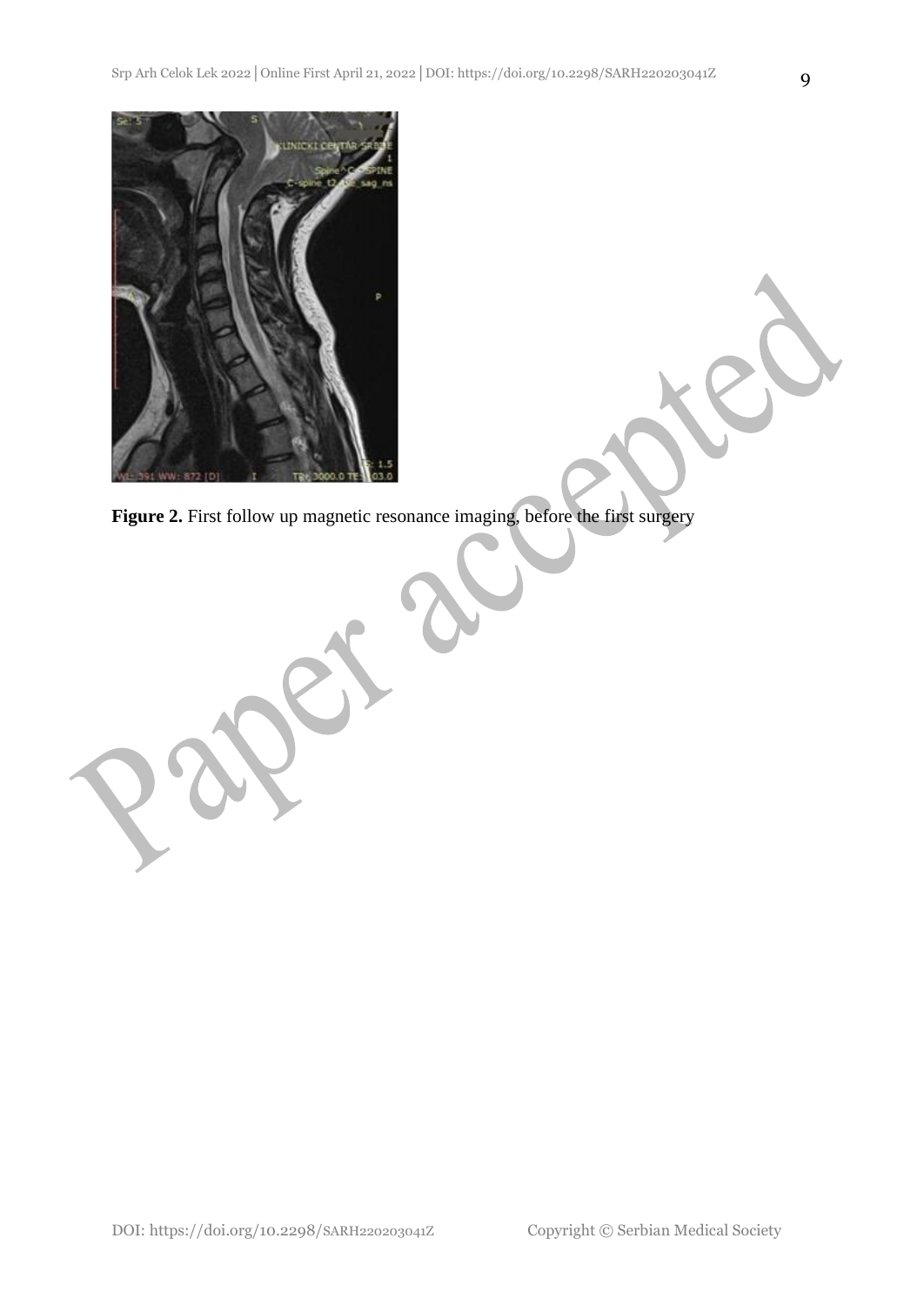

Figure 3. Intraoperative finding – occipital plate and screws

A